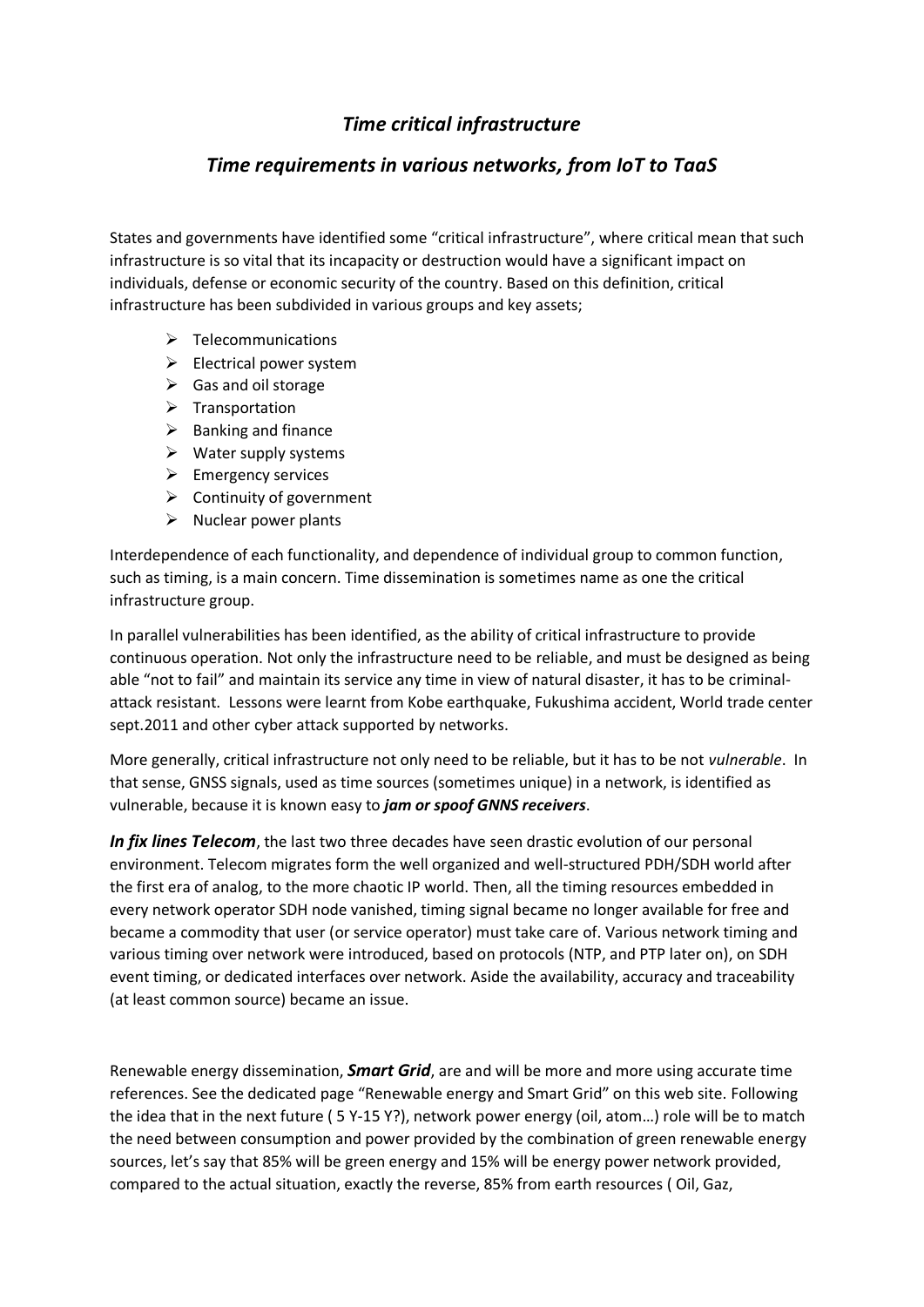Uranium,..) and only 15% from renewable. In today's operation, inserting some marginal contribution of green energy in the network is an easy task. Tomorrow, one will have to match the consumption (residential and industry) with a highly fluctuating green resources (solar, wind, sea cycle,…), with a high potential offset between green provision and consumption (sun is working over Saturday and Sunday, wind is working over WE and overnight, while residential consumption is more concentrated on morning / evening and industrial needs concentrated over day…). After some political decision (mainly in Germany, Switzerland, Japan..) to get rid of nuclear energy, there were a lot of activities focusing on green provision, green storage ( artificial lakes, bi level reservoirs – uploading when energy is available, down loading when energy is required), wind farms, optimization of wind yield, hydrogen power engine & mobility, etc…

One of the most critical issue , time related, will be to manage the concatenation of diluted consumption, diluted green resources (individual solar roofs, wind farms,..) and network complement ( even if it is limited to a 15% contribution). See the "SCCER FURIES" link on this website. The tool will be to have a dynamic measurement of ingoing flow / outgoing flow on quite every street corner, to identify local in/out mismatch, collect all of these local mismatch at network (regional/nation-wide) level, to adjust the global equilibrium by flexibility of static sources ( oil, gaz, nuclear). The tool to perform such local mismatch measurement is a PMU, Phase Measurement Unit, which must be able, at local network level and at distribution level, to perform phase and voltage real time measurement. The task is to identify a power variation (indicating a mismatch between provision and consumption) from a phase variation indicating a phase interconnection mismatch. In both cases, the network reaction must be drastically different, one is injecting more or less power, the second is to correct an interconnection. The critical issue is that this information must be locally gained in real time, within a portion of cycle time (ideally one quarter of a cycle), based on time analysis of digital voltage measurement. The digital voltmeter will need to be highly accurate, but the time base used to quantify the evolution (over some ms) of the signal is more than critical. Not only the local time source must be low noise (low time jitter), highly accurate (less than 1 microsecond drift over hours), the local source must be synchronous with all the other time reference used in any and all PMUs, in order to provide a complete, global and accurate energy network behavior, to allow the proper network reaction…. See papers from Pr M Paolone, EPFL Lausane, the time accuracy request of time base in PMU must be in the range of 100ns, network synchronous….. not an easy task, but what a critical issue in energy distribution. It is easy to imagine what could happen if these PMU measurements became wrong by the fault of the local time base or by a lack of network synchronization….

*Financial trading* for legal and traceability issue of regular bank transaction, and the HF trading (high frequency high speed trading), banking system is now demanding sub-microsecond time accuracy over long distance (such as between NYSE and Chicago, London or Paris). Frequencies of trading increases beyond the several million per second, the need to identify the time of every transaction is becoming critical from the point of view of clarity and a consolidated audit trail.

At the microsecond level and below, the realization of a unified 'common clock' accepted by all financial actors, does not exist yet, due to disparities in local time sources, implementations, distributions.

The European Securities and Markets Authority (ESMA) has issued a series of technical standards in support of the MiFID (Markets in Financial Instruments Directive) regulations, under final approval by the European Commission. Despite its vulnerability and its lack of legal traceability to UTC, GNSS is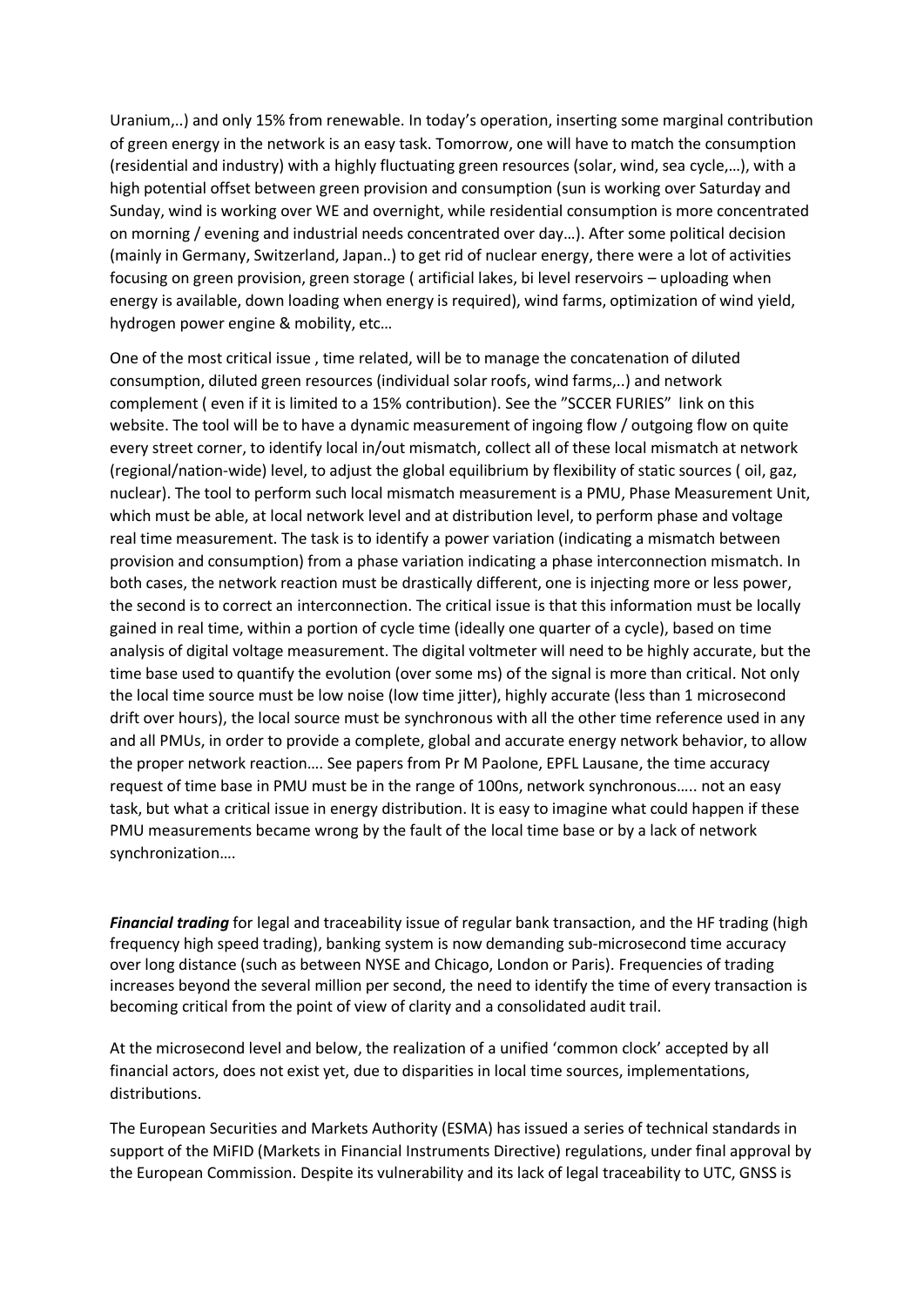still a proposed time origin…. Physical implementation, mainly in UK, were done over fiber, fully GNSS-free.

RTS 25, part of Regulatory Technical Standards, deals with clock synchronization. Technical regulations are described below:

**Article 1** states that business clocks that give the timestamp for any reportable event should be synchronized to **Coordinated Universal Time (UTC**), using either a link to one of the timing centers maintaining a UTC(*k*) realization of UTC (or the timed signals disseminated by GPS or another satellite system *(which is proven to be easy to jam or to spoof.!!.)* 

**Article 2** describes the level of accuracy (maximum divergence from UTC) that should be achieved by the operators of trading venues, taking into account the gateway to gateway latency of their trading systems.

| Latency time       | Max. divergence from UTC | <b>Timestamp granularity</b><br>1 millisecond or better<br>1 microsecond or better |  |
|--------------------|--------------------------|------------------------------------------------------------------------------------|--|
| >1 millisecond     | 1 millisecond            |                                                                                    |  |
| $=<$ 1 millisecond | 100 microseconds         |                                                                                    |  |

Table 1: Level of accuracy for operators of trading venues.

#### **Article 3** defines the level of accuracy that apply to members or participants of trading venues, table 2.

| Type of trading activity                | Max. divergence from UTC | <b>Timestamp granularity</b> |  |
|-----------------------------------------|--------------------------|------------------------------|--|
| High frequency algorithmic              | 100 microseconds         | 1 microsecond or better      |  |
| Voice trading systems                   | 1 second                 | 1 second or better           |  |
| Human intervention; non-<br>algorithmic | 1 second                 | 1 second or better           |  |
| Concluding negotiated<br>transactions   | 1 second                 | 1 second or better           |  |
| Other                                   | 1 millisecond            | 1 millisecond or better      |  |

Table 2: Level of accuracy for members or participants of a trading venue.

**Article 4** specifies the need to demonstrate traceability to UTC by documenting system design, functioning and specifications, and to identify the exact point at which a timestamp is applied. The traceability system should be reviewed at least once a year to ensure compliance with the regulations.

The key points are the target accuracy (sub  $\mu$ s) and the traceability to UTC...

This aspect of UTC traceability should, by itself, eliminate de facto GPS solution, but may keep Galileo in the loop. Security, cyber-resistance, robustness to jamming and spoofing may eliminate all classical GNSS based solutions.

The only options would be HW and SW secure Galileo receivers, multi-frequencies, using reinforced HW such as beam forming antennas or other HW protecting the integrity at receiver level, and secure SW. The actual costs of such solutions are out of scope for commercial applications.

The local UTC(k) labs (physical realization of UTC in every country) offer the opportunity to deliver accuracy and security to worldwide financial markets, providing a means to achieving both a local accurate time feature and a coherently-synchronized solution in intermarket activity, each node being synchronized to UTC.

Timing in banking system, mostly for HF trading, is needing two axes

> time accuracy at both ends, good enough to handle long distance time transfer propagation time > time traceability to UTC at both ends to achieve global traceability

Combining the accuracy and security requirements, and despite (even because of..) the ease of deployment of PTP solution over existing networks for time synchronization in trading networks, it may appears as a good solution, for accuracy point of view, for replacing lower precision standards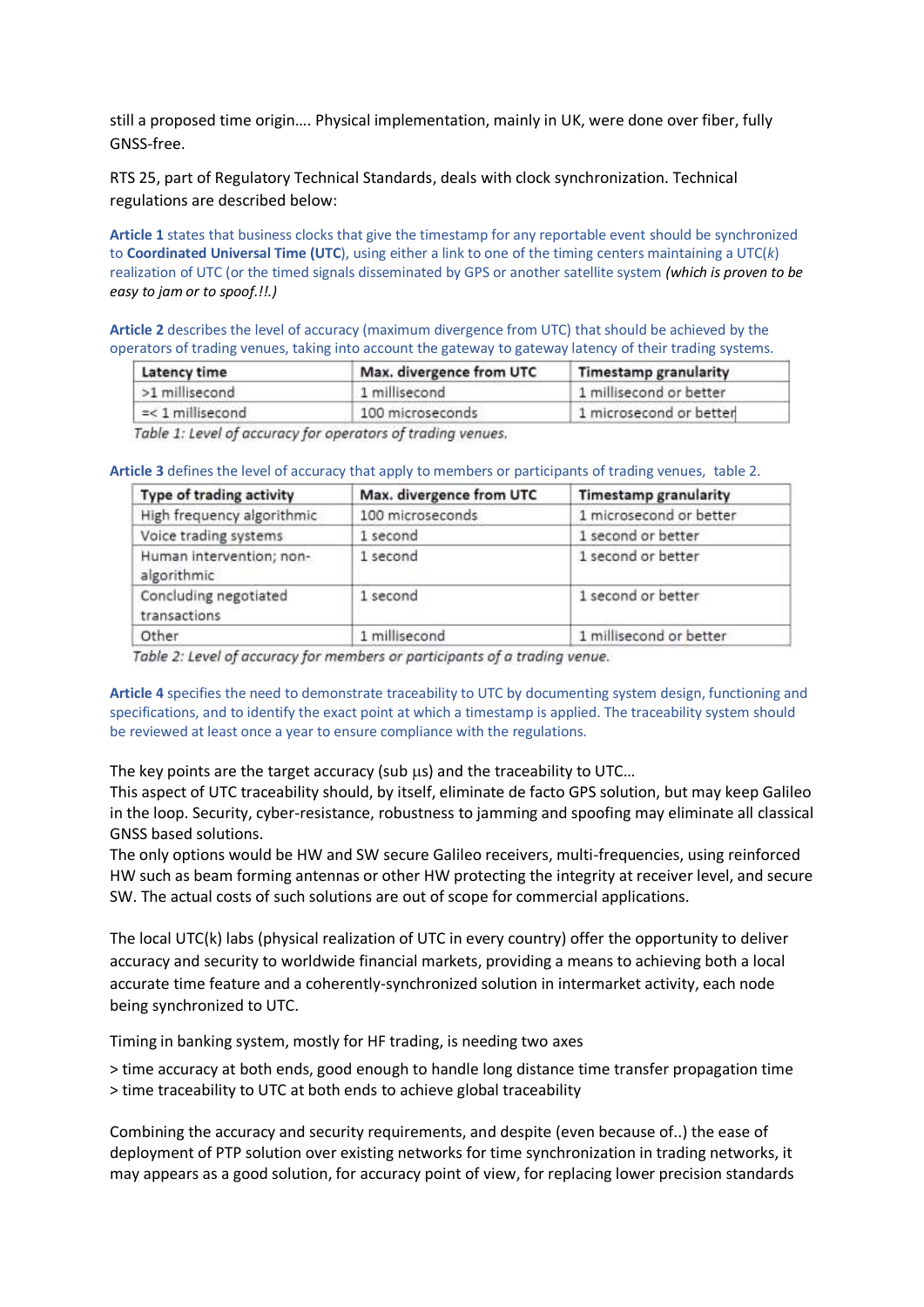such as NTP and IRIG-B, or even replacing high precision solutions requiring dedicated hardware at the host level, such as GPS, by far not as secure as a proper fiber based "out of traffic channel" solution, PTP-WR, operating over dedicated channels or fibers, will become the right standard in HF trading and banking system.

Such a fiber based solution, based on White Rabbit, will provide

- Compliant with MiFID II RTS 25
- ns level Precision timing distribution solution
- No reliance on GPS or internet time
- Eliminates susceptibility to GPS jamming, spoofing,
- Implementation might be done outband "ie away from from traffic load) over fiber optic links, for resilience and security
- Directly traceable and certified to UTC at the point of provision, not the source

Such solution deployed in UK was proven to be capable of achieving approximately 100 nanosecond synchronization to the UK legal time, UTC(NPL), over full trading network.

Implementing secure, GNSS independent, and very accurate time sources, will translate in a strong "legal" obligation over banking system, and "robustness test" will be applied to reveal lack of awareness in financial services sector, to track and eliminate inefficient means of timestamping.

*Wireless telephony* timing requirement evolved a lot during the last decades. From 2G, FDD (Frequency Division Duplex) to the last TD-SCDMA (the most complex, mixing frequency, time and code duplex technologies), *Telecom* 4G and next to come 5G, issues like frequency aggregation at Radio Access Network, exhibit sub microsecond timing requirements (see dedicated paper Timing requirement in Telecom networks).

Main issue is disseminating accuracy to mobile base station to allow high density / high bandwidth traffic, through aggregation on TDD spectrum between BS and mobile, and disseminate a networksynchronous basis between various base station, to provide handover facility (automatic switching from one BS to another while traveling).. There are basically two options : network timing dissemination through network media ( fiber and/or network infra) and second on a wireless basis, such as dedicated long wave carrier phase modulation (DCF 77 in Germany, France Inter in France, and similar in US, Japan,…), eLORAN development ( deployment on ground of the LF -# 100 kHzsignal of the original signal dedicated to coastal and harbor navigation), and the most common GNSS (GPS, BEIDOU, GLONASS, GALILEO satellite based navigation system). Today's requirement , down to +/- 130 ns or even +/- 65ns at BS level, exclude classical NTP, PTP protocols, exclude eLoran and DCFtype signals, while security concern impose to reject GNSS-only timing solution (see VOLPE report), leading to the conclusion that the quite unique actual technology providing accuracy and robustness is PTP-White Rabbit.

In short, there are three alternative solutions

- **GPS receivers**: accurate to 100ns, known to be vulnerable. high performance 'flywheel' oscillator needed to provide short-term stability and holdover (going outside 100ns level)
- **IEEE 1588-2008** (IEEE 1588v2 or PTPv2): accurate to 1000 ns, sensitive to network traffic, cumulative jitter / nb Hops; SyncE requested - fails to address new requirements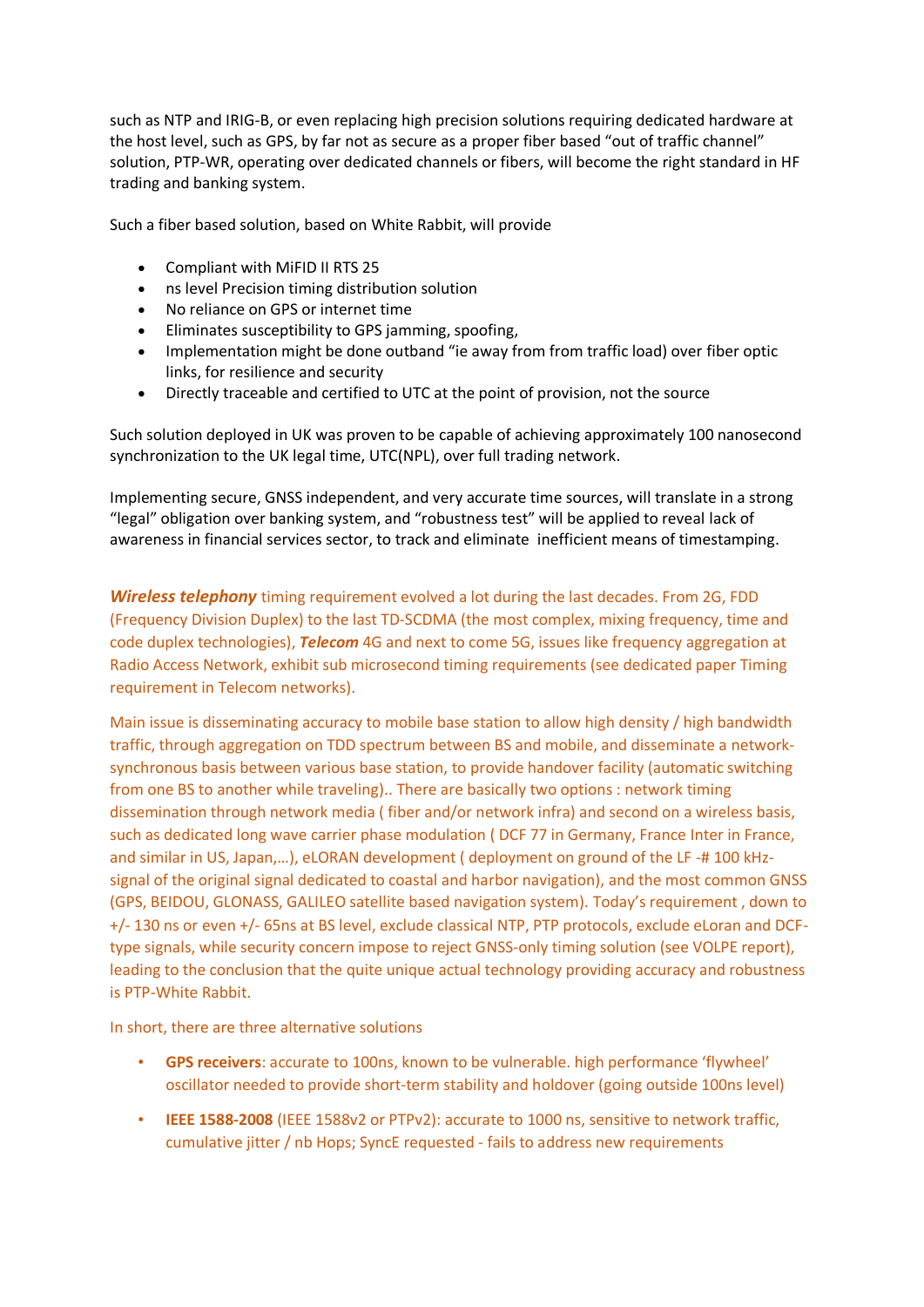- **Assisted Partial Timing Support -APTS (GPS/PTPv2/SyncE)**: autocontrol, removes the full on-path PTP requirement, combine good and bad, GPS receivers vulnerable
- **PTP**-White Rabbit, deterministic PTP, dual way SyncE and DDMTD ( Digital Dual Miser Time Difference), allows to reach sub ns level over fiber, and may operate using dedicated channel/wavelength, management channel, or act through an additional wavelength inserted in the channel traffic (in any case, not affected by traffic load)

*Railways,Transport network vulnerabilities* : vulnerabilities appear to be acts of sabotage, terrorism either directly or indirect (ie through a third party critical group used by transportation, such as energy or timing. Impact would be to stop operation (ie by cutting electrical power feeding), but is might be inserting false informations through the network information network, an attack "man in the middle in information network", or false timing/localization informations…

*IoT* / IoT-Enabled Smart City Framework Smart City technologies are being developed and deployed everywhere. NIST has provided a very interesting report [Time-Aware Applications, Computers, and Communication Systems (TAACCS), Marc Weiss and al., NIST, **Technical Note 1867 Natl. Inst. Stand. Technol. Tech. Note 1867, 25 pages (February 2015) CODEN: NTNOEF],** supporting a global vision of future and impact anticipation to be done.

There is a general agreement to say that there will be billions of intelligent objects connected to Internet, many of them will belong to different "service networks". This massive collection of sensors, actuators, and/or devices will be connected one to another or to some master control or monitoring point, *via the internet.*

Experts, from NIST or others, are performing recommendations to the  $10<sup>9</sup>$  endpoints to be connected to the internet in the next 5 years or so…

Aside the number of connected objects, one issue will be to handle multiple communications links that may be used to make the connection, as a vast number of connection configuration will be implemented:

.

*Passive / active operation Data rate of the device:*. *Range or distance to the gateway: The environment:* EMI, etc. *Need for encryption or authentication: Power consumption: Capacity:* Number of connected devices. Quality of service and reliability. *Network topology:* Star, mesh, or other. S*implex or duplex:* One-way vs. two-way communications. *Suitable and available spectrum:* Licensed or unlicensed. *Cost:* Design, manufacturing, internet access service fees I*nternet access:* Cellular, DSL, cable, satellite

The wireless connection technologies are expanding carrier, bandwidth, along with the minimum power required. LORA connection is gaining high momentum in IoT connection



| <b>WIRELESS TECHNOLOGIES AT A GLANCE</b> |                       |              |                  |               |            |  |  |  |
|------------------------------------------|-----------------------|--------------|------------------|---------------|------------|--|--|--|
| Technology                               | Frequency             | Data rate    | Range            | Power         | Cost       |  |  |  |
| 26/36                                    | <b>Collular bands</b> | 10 Mb/s      | Savaral km       | High          | High       |  |  |  |
| 802.15.4                                 | $2.4$ GHz             | 250 kb/s     | 100 <sub>m</sub> | Low           | <b>Low</b> |  |  |  |
| <b>Bluctooth</b>                         | $2.4$ GHz             | 1.2.1.3 Mb/s | 100 <sub>m</sub> | Low           | <b>Low</b> |  |  |  |
| LoRa                                     | $< 1$ GHz             | <50 kb/s     | $2-5$ km         | Low           | Modlum     |  |  |  |
| LTE Cat O/T                              | Collular bands        | 1-10 Mb/s    | Sovoral km       | <b>Modlum</b> | High       |  |  |  |
| NB-loT                                   | <b>Collular bands</b> | 0.1-1 Mb/s   | Savaral km       | <b>Modlum</b> | High       |  |  |  |
| <b>SIGFOX</b>                            | $< 1$ GHz             | Vary low     | Soveral km       | Low           | Modlum     |  |  |  |
| Wolghtlass                               | $< 1$ GHz             | 0.1-24 Mb/s  | Savaral km       | <b>Low</b>    | <b>Low</b> |  |  |  |
| WI-FI (11M)                              | 2.4.5.<1 BHz          | 0.1-1 Mb/s   | Soveral km       | <b>Modium</b> | <b>Low</b> |  |  |  |
| <b>WholessHART</b>                       | $2.4$ GHz             | 250 kb/s     | 100 <sub>m</sub> | <b>Modium</b> | Modlum     |  |  |  |
| <b>ZigBoo</b>                            | $2.4$ GHz             | 250 kb/s     | 100 <sub>m</sub> | <b>Low</b>    | Modlum     |  |  |  |
| Z-Wayo                                   | 908.42 MHz            | 40 kb/s      | 30 <sub>m</sub>  | tow           | Madium     |  |  |  |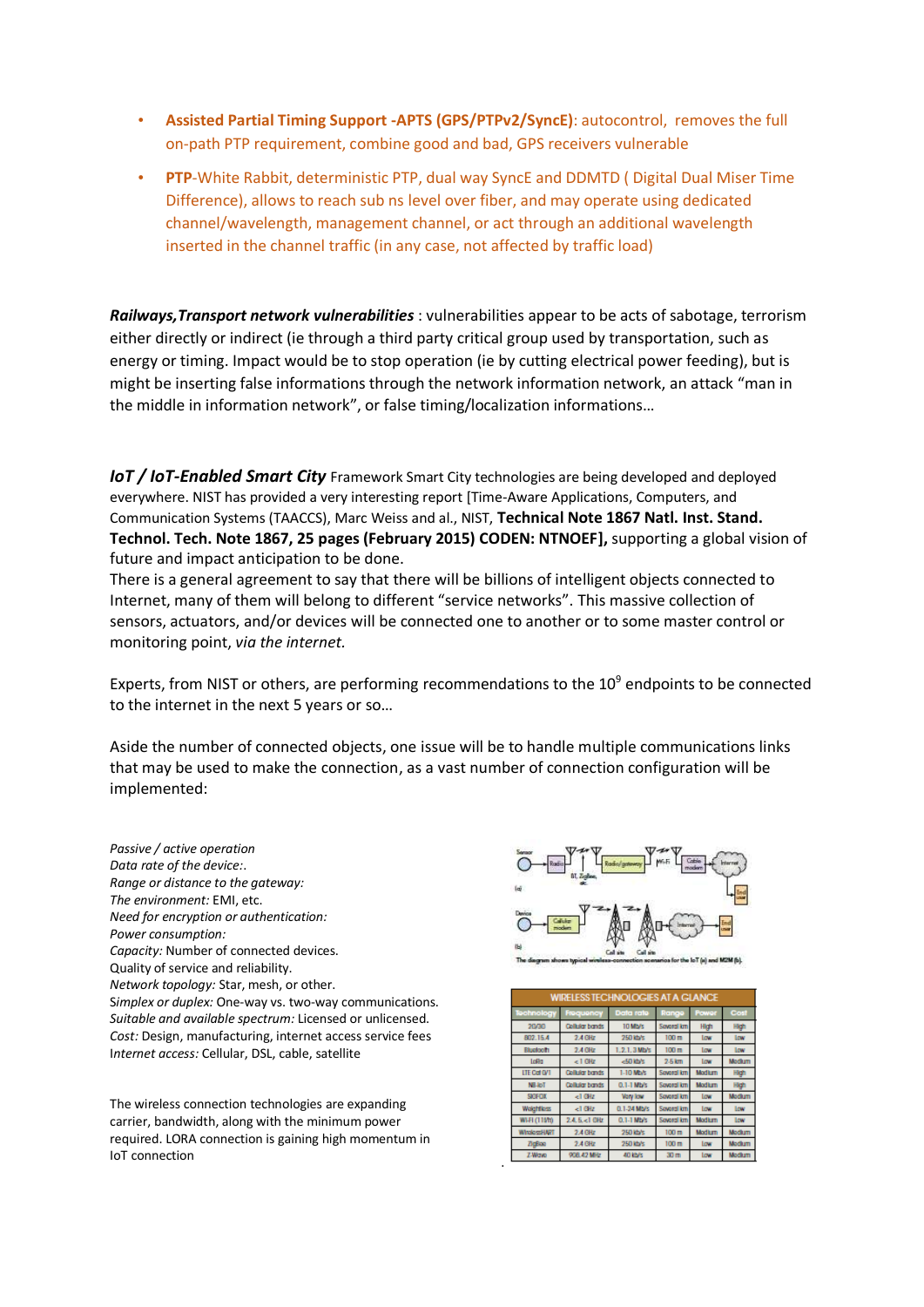Various aspects have to be considered, depending of the "civil responsibility" of specific devices:

- ns timing over a network best effort/guarantee for safety-of-life applications.
- Passive / active sensors, both require time: @ network (P), embedded (A)
- Co-deployment of asynchronous and synchronous protocols. Event synchronization
- Sensors may be part of multiple networks, PAN Personal Area Network (PAN)
	- **different levels of accuracy or precision,**
	- the extent of the availability of the technique,
	- the amount of power available or needed,

## **the verifiability or security of the timing supplied**

- real-time data communication which will require TTE : time-triggered Ethernet
- OSI layer vs layer access required for timing (SyncE: layer 1, PTP: layer 2/3,...) • Time transfer not considered in the original OSI 7 layers !.
- **Audio/video industry to use standard networks** instead of analog or special-interfaces,
- latency control is essential for many real-time applications like audio/video,
- multicast traffic, (financial and other) : **transit times** must be measured and validated
- Time of flight measurement & correlation of data packets passively or actively monitored
- Correlation of globally synchronized statistics from point-to-point active protocols

In short, there will be multiple factors in IoT networks, covering many different criteria levels, and time will be critical in some applications ( est. 1% of global.... Only 10<sup>7</sup> time critical endpoints..! )

- **The IoT will have many devices and applications that require frequency, time or phase synchronization** (operation, successive alarm event datation through different channels)
- **The use of disseminated timing accuracy for root cause analysis**
- Verifying time accuracy and traceability
- Time Sensitive Networking (TSN): suggests extremely low latency (few microseconds or less) by **quiescing** links at the right time, allowing **time-sensitive packets to pass through free of traffic impact**. > the network infrastructure(s) and user(s) must agree on timebase and schedule for every set of time-sensitive paths

In conclusion, IoT deployment will be the source of multiple protocols / multiple configuration of Internet connection, and timing, more or less accurate, will be required at sensor level or at the collecting point level

*Energy distribution* (high voltage network) : fault detection, managed interconnection. Time requirements in High voltage energy distribution serve at least two issues : fault detection, as accurate timing and propagation time of electrical signal might identify very precisely a fault in the network, and accurate timing may avoid phase mismatch issues when interconnecting issues (see the black out that happen some years ago between Germany, Swiss and Italy).

Here again there are two main questions : availability of timing signals and integrity of the timing signal, and common time-reference between distant nodes . Availability and integrity mean that we probably need to have in place alternative and independent timing routes from a secure time origin, such as UTC(country) which is the legal time representation in the country, or, at least, implement a local clock stable enough to be able to reject any spoofing attempt and detect jamming (that's the easiest part) and go in holdover to guarantee time integrity,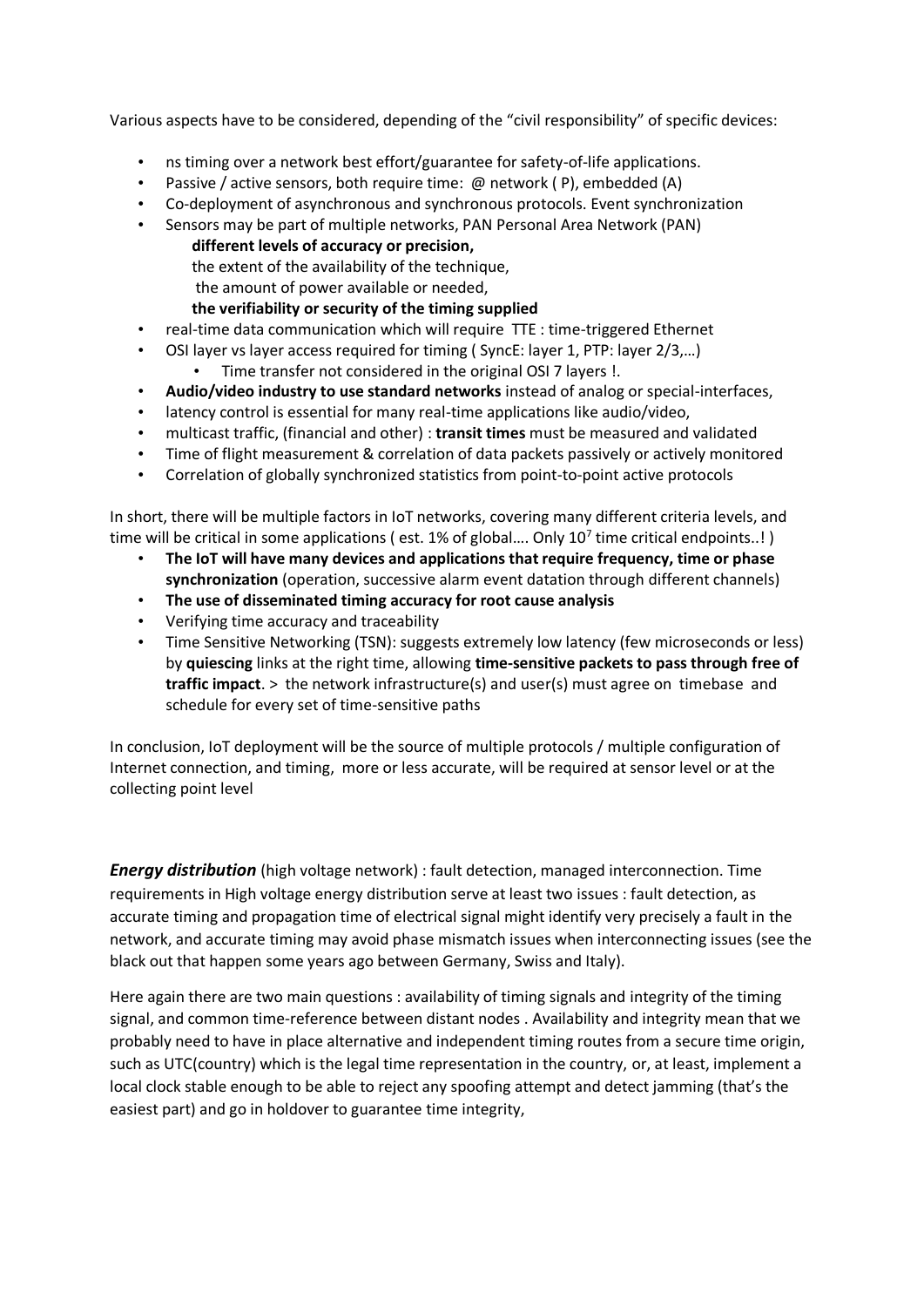*Cryptography* is inherently highly demanding of time synchronization. Moreover, accurate timing is by itself a powerful tool, if we add a time mechanism to an encryption algorithm, or operate a timespecific encryption (TSE) or time release encryption (TRE), time encryption at sending level and receiving level will allow to detect any intrusion such as "man in the middle", or using a time instant key (TIK), the receiver will be able to decrypt the message only with the right TIK. Specifying in what time interval a ciphertext can be decrypted will be useful feature. Time accuracy at both end, and time delay of propagation from A to B, are defining high accuracy timing requirements. If a signal need some ms to travel over some 1000's ok km, it is just some us is both ends are distant by less than some kms. Then time accuracy will fall in the range of sub  $\mu$ s.

There are huge development in this area, looking for time-lock crypto, avoiding the general mistake of using third party time reference, despite the potential vulnerability. Replacement of vulnerable third party might involve time based tools, such as "no unlocking after a certain elapsed time", or similar algorithms. There are lest three variants of protocols providing time-released encryption, forcing the receiver to solve some time consuming problem before being able to decrypt, use of third party trusted entity providing a piece of information needed to decrypt, algorithms (factorization, quadratic,..) to implement TRE. An encryption concept, such as "sending message to the future", under the public key / private key sharing protocol, is also an option using accurate time to the encryption process. One can also name the "time lock puzzle" encryption process. Applications of time encryption are numerous, one can cite sealed-bid auctions (define date of opening, and guarantee prior date inviolability), stock trades, and HF trading (on top of intrinsic time accuracy and traceability requirements, confidential data collection during secret trial, electronic voting, etc)…See dedicated papers about encryption, a complete subject by itself.

In short, sub us-accurate and secure time is, there again, highly requested.

**Time stamping**, is a developing feature. More and more, we are all planning to save the earth and use less and less paper. A paper- less transaction, between individuals and administration / government, legal contracts, patents deposit, legal acts, .. are now exchanged via Internet, and need to be "signed and certified". Time is a critical tool in encryption and data certification. A typical example of such process, aiming to define the time at origin and status at origin, to guaranty that such document was not modified since it has been created, is described on the graph below:



Following the ITU 1876 and ISO 1814 recommendations, we have to define the time origin ( legal time: UTC(country), the TSA, Time Stamping Authority who will encrypt your document with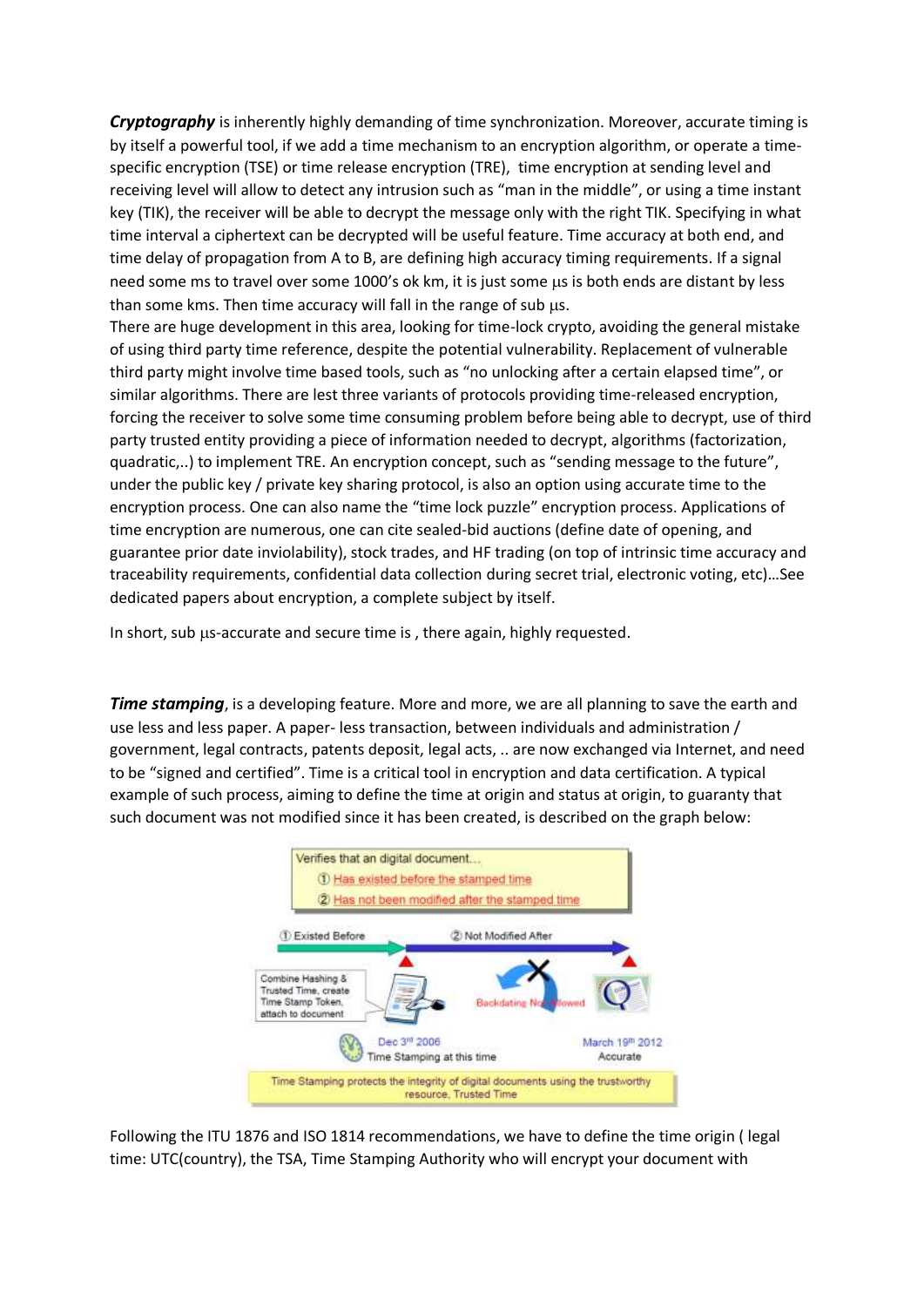reference to the legal time at encryption, and the TAA, Time Assessment Authority, who will be providing certificates to TSA and perform control on the timing chain status:



Garantee that document did exist at timestamped time, and was not modified since that time





## The roles of various organization and the scope of various norms are described below:

There are still some work to do to improve and secure the global concept. In fact the key issue is that we cannot rely on GNSS-only time dissemination, as we have seen in many occasion on this web-site that GNSS signals are easy to spoof or to jam. Even if the original proposed standards were using GNSS as prime sources, the evolution is to move towards a more secure time reference, such as fiber-based WR protocols.

*Time as a Service*: all the examples given so far address many aspect of our daily activities. The global conclusion is that a traceable trusted time, at some level of accuracy, will be required everywhere, and primarily in local data center. Then we can imagine a time network, getting time from UTC(k), the legal time in the country, and disseminating this time all over the country, using nationwide fiber network. The first dissemination access will be data center located in every main city. Globally, this may service huge number of customer, and this service may represent a significant value for customers, subscribing services performed or collocated in disseminated time-aware data centers. This is the concept of "Time as a Service". The hidden idea is that, on the contrary of most of vendors claiming TaaS capability, but delivering either GPS signals (!) or NTP time coming from Anywhere (!), an unknown sources even over static IP addresses, the network I am describing is the following: